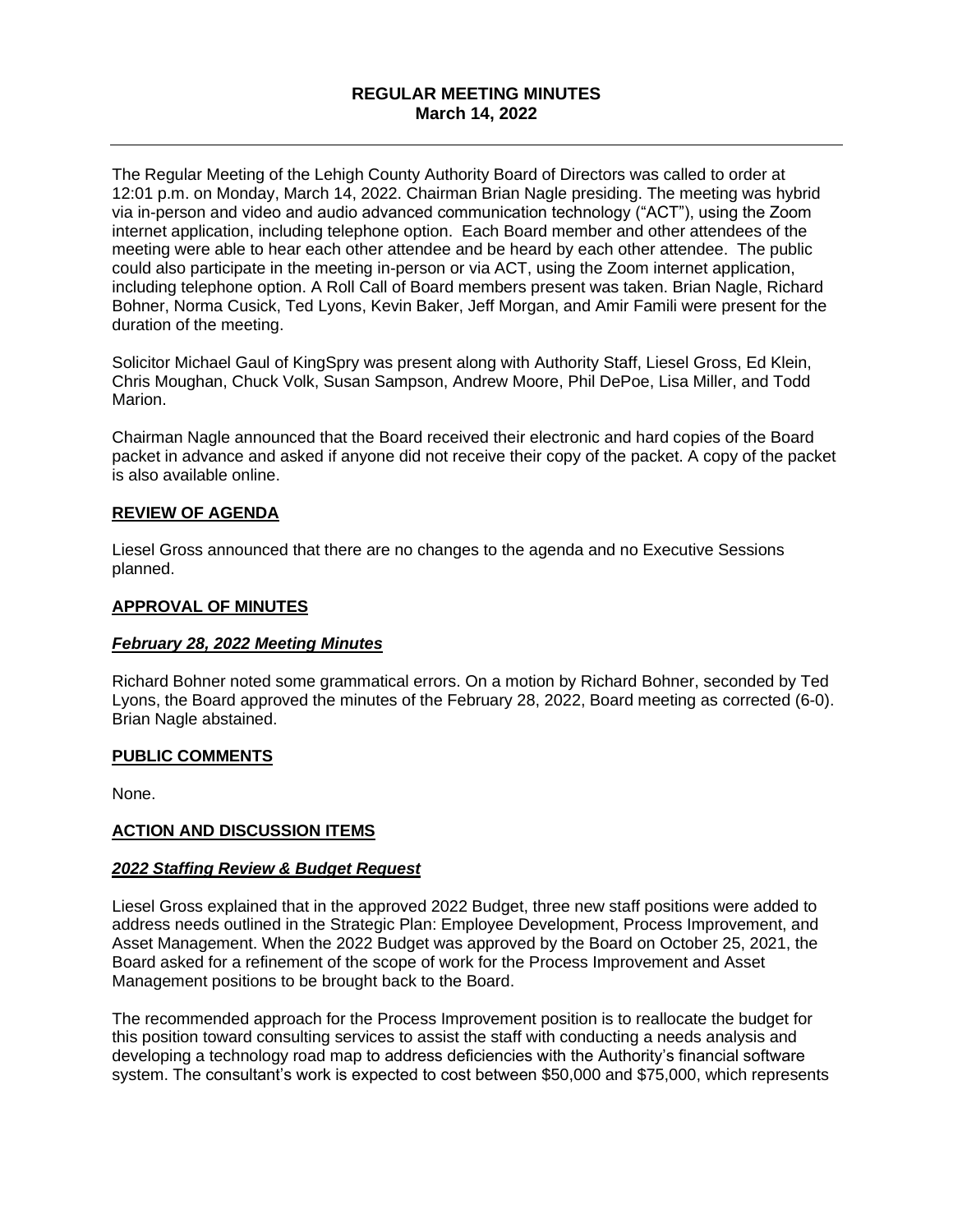a reduction in the 2022 Budget when compared to the staff costs associated with a new Process Improvement position.

Scott Bieber entered the meeting at 12:10 p.m.

Liesel Gross then reviewed the Asset Management needs of the Authority, including reviewing the definition of Asset Management and the staff's assessment of initials steps that are necessary to develop the program. She noted that system maintenance and accurate tracking of maintenance activity are the building blocks of an asset management program. In order to place appropriate focus on maintenance activity tracking, the current staffing structure will be reorganized slightly and a maintenance-focused position added within the Plant Operations group. These changes will support standardization of maintenance programs across the organization.

Ted Lyons asked for a more detailed explanation of the standardization of maintenance activity and what is required. Ms. Gross reviewed the primary activities the new maintenance-focused position would be responsible for, including ensuring that the computerized maintenance management system is used consistently throughout the organization, developing an inventory system for materials and equipment, and gathering data on the condition of assets.

Ted Lyons asked if the Staff have chosen an organization to conduct the needs analysis regarding the financial system. Liesel Gross said proposals are expected to be received within the next few weeks following initial review of the project with three potential consultants.

Ms. Gross reviewed the current staffing structure, the recommended structure for 2022, and provided an overview of organizational changes that may be implemented in the future to fully support the Authority's asset management program. Amir Famili stated that the future Director of Engineering and Asset Management position noted in the presentation would serve a very critical role for the Authority and asked if the Board would be open to having the CEO start looking now to fill this position. He noted that the staffing change on the process improvement position will result in a net savings in 2022 for staffing, so there is some flexibility in the 2022 Budget to begin filling the Director of Engineering and Asset Management earlier. Jeff Morgan agreed that the position will be critical for the Authority and is needed. Liesel Gross said this position will be difficult to fill in the current job market and recognizing the qualifications and experience that would be required for this position. She stated the staff would like to focus on filling the maintenance-focused position first to ensure those priority areas are addressed. Recruiting for the Director of Engineering and Asset Management can begin after that.

#### *Resolution 3-2022-1: Authorizing the Authority's Application for Grant Funding, Heidelberg Wastewater Rehabilitation Project*

Chuck Volk explained that the purpose of proposed Resolution 3-2022-1 is to authorize a grant application to the Pennsylvania Local Share Assessment program for the 2023 Heidelberg Heights sewer main rehabilitation project. A copy of the draft Resolution was included in the Board's meeting packet. The project consists of replacing approximately 1,200 feet of sewer main and 14 sewer laterals.

Solicitor Mike Gaul read the title of Resolution 3-2022-1, and summarized the Resolution's provisions, including the nature of the project to be funded and the authorization of the grant application for the amount of \$455,000.00.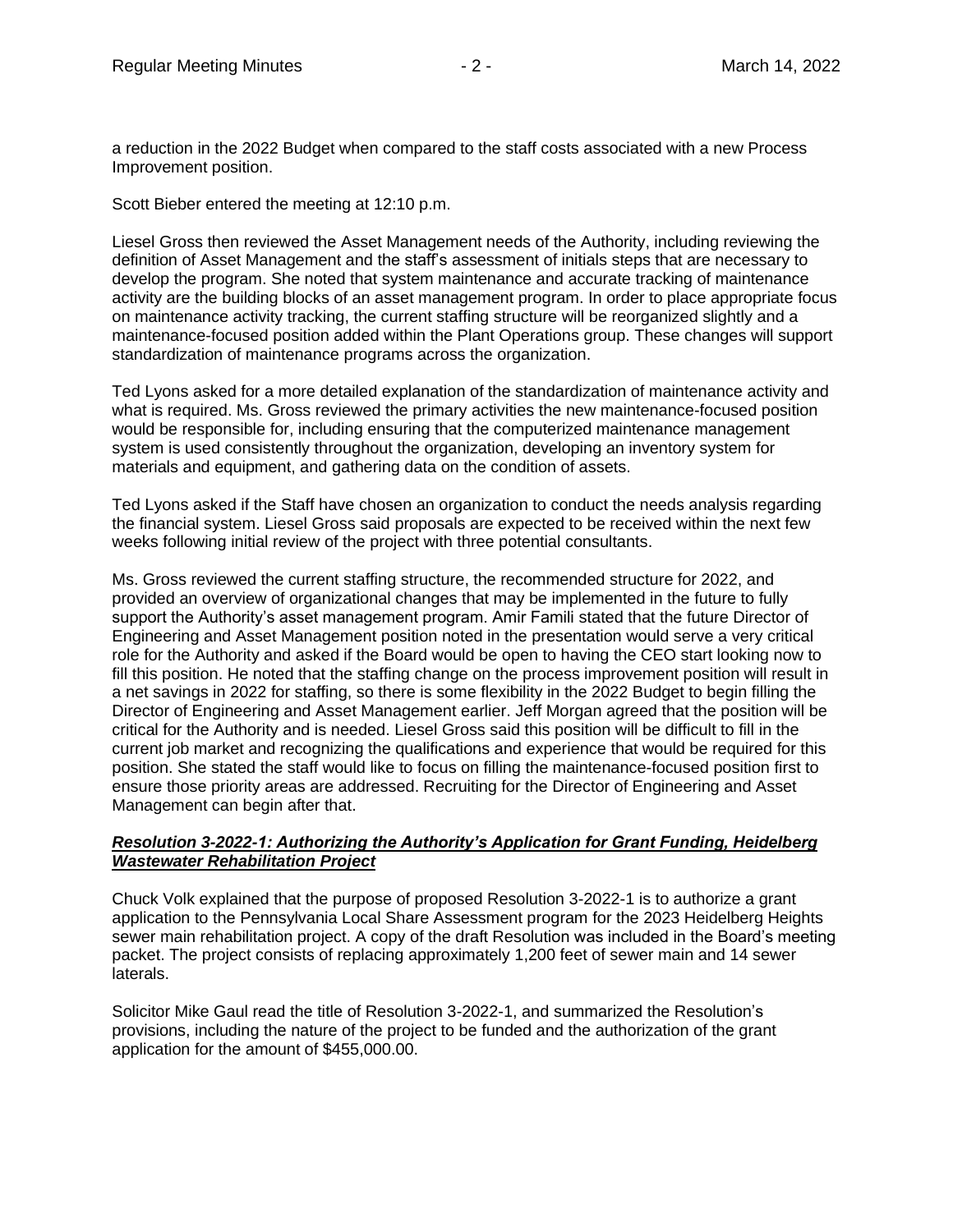On a motion by Scott Bieber, seconded by Amir Famili, the Board approved Resolution 3-2022-1 (8- 0).

A roll call vote was taken with the following votes cast:

Brian Nagle – yes Scott Bieber – yes Richard Bohner – yes Norma Cusick – yes Ted Lyons – yes Kevin Baker – yes Jeff Morgan – yes Amir Famili – yes

### *Resolution 3-2022-2: Authorizing the Authority's Application for Grant Funding, Western Lehigh Interceptor Manhole Project*

Chuck Volk explained that the purpose of proposed Resolution 3-2022-2 is to authorize a grant application to the Pennsylvania Local Share Assessment program for the Western Lehigh Interceptor manhole rehabilitation project, which will flood proof approximately 130 manholes. A copy of the draft Resolution was included in the Board's meeting packet.

Solicitor Mike Gaul read the title of Resolution 3-2022-2, and summarized the Resolution's provisions, including the nature of the project to be funded and the authorization of the grant application for the amount of \$615,000.00.

On a motion by Ted Lyons, seconded by Amir Famili, the Board approved Resolution 3-2022-2 (8-0).

A roll call vote was taken with the following votes cast:

Brian Nagle – yes Scott Bieber – yes Richard Bohner – yes Norma Cusick – yes Ted Lyons – yes Kevin Baker – yes Jeff Morgan – yes Amir Famili – yes

The Board suggested reaching out to local legislators for support of the two grant applications that were just approved. Liesel Gross said this legislative outreach will be completed following submission of the applications.

### *Kline's Island Sewer System –Act 537 Planning Update*

Phil DePoe reviewed a detailed PowerPoint presentation regarding the Kline's Island Sewer System (KISS) Act 537 Plan, including a review of the project history and timeline, review of critical path items, and review of past and current consultant authorizations. This review covered the time period of late 2018 through 2022, including future work necessary to achieve the goal of submitting the Act 537 Plan to the Pa. Department of Environmental Protection (DEP) by March 2025.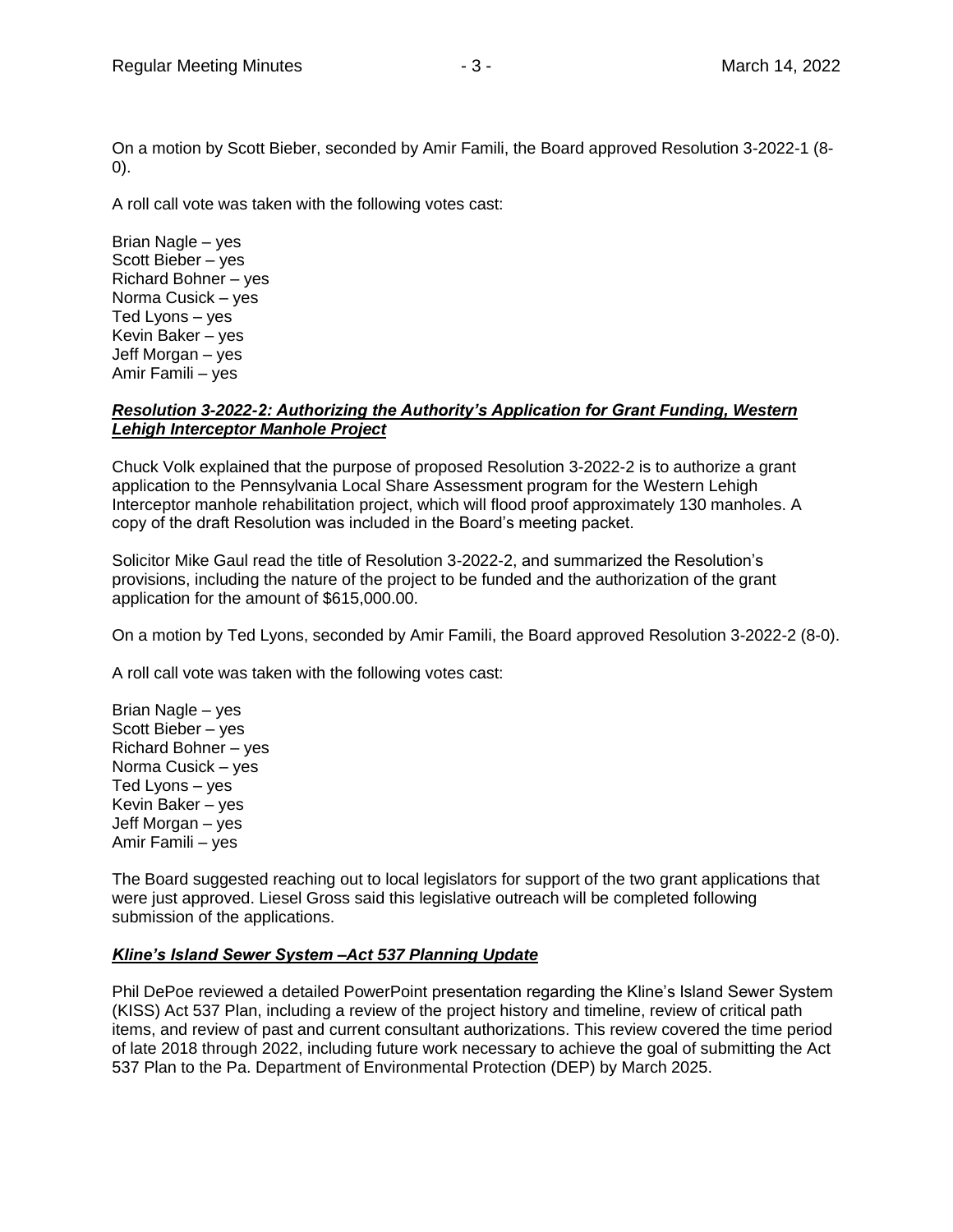Mr. DePoe explained that the Task Activity Report (TAR), which was requested by the Board at the previous meeting, is the DEP form used to outline the expenses that will be incurred to prepare the eight required sections of the Plan. All 15 KISS municipalities must sign the TAR to show their commitment to the planning effort and cost. Mr. DePoe said the work is continuing on schedule to meet the 2025 submission deadline, but the next three years will be challenging due to the amount of work that must be completed and the need to reach agreement with all municipalities on the longterm sewage facilities plan. Mr. DePoe outlined the planning schedule and reviewed the critical path items required to meet the schedule.

Ted Lyons asked what alternatives are being explored to address long-term sewage capacity needs in this region. Mr. DePoe outlined three major components of the system that are being investigated: the Authority's Pretreatment Plant (PTP) upgrade option; the Kline's Island Wastewater Treatment Plant (KIWWTP) upgrades to address dry-day and wet-weather flows; and the conveyance system including interceptors and pump stations. He noted that the plan must include not only the new facilities that are required to meet future needs, but also any major facility upgrades that are needed due to aging infrastructure or updated treatment requirements. The plan must also include a review of each municipality's sewer collection system rehabilitation programs. A major challenge with the schedule is the need for the municipalities to agree on the entire plan, which will be very expensive to implement.

Scott Bieber asked Phil DePoe to expand on the challenges associated with the allocation of sewage capacity to the signatories. DePoe explained that the current KIWWTP permit is for 40 million gallons per day (MGD), which is already fully allocated to the KISS municipalities. However, the KIWWTP average daily flows are only 32 MGD, and sometimes less during periods of low groundwater. Therefore, the plant may not need to be upgraded to provide more dry-day treatment capacity. However, some of the municipalities may need more allocation to accommodate future growth. Liesel Gross explained that since the entire 40 MGD is already allocated to the municipalities, there is no capacity available for the municipalities to purchase. This problem is based on the intermunicipal agreements, which will need to be renegotiated as part of this planning process. This negotiation process is a major driver in the planning schedule because it is expected this process will take a long time to work through with all of the municipalities.

Jeff Morgan asked about the status of the KIWWTP permit, which was recently re-rated to increase the hydraulic capacity of the plant. Mr. DePoe explained that the hydraulic capacity of the plant was recently re-rated to 44.6 MGD, but this may not provide any additional sewer allocation for the municipalities to purchase. Scott Bieber asked for additional explanation, and Mr. DePoe said the situation is unclear and requires more dialog with DEP. The increase in the hydraulic capacity rating of the KIWWTP to 44.6 MGD provides a cushion for periods of prolonged wet weather, such as what was experienced in 2018 and 2019, but it is unclear what this permit upgrade means for normal sewer capacity allocation process.

Scott Bieber asked if the Board could see a status report of the current DEP-issued Connection Management Plan, to see which municipalities are adding new connections to the system. Mr. DePoe said a quarterly report is prepared for DEP detailing new connections that are approved within the terms of the Connection Management Plan, and future reports could be shared with the Board. Jeff Morgan asked if new connections are allowed based on reductions in inflow and infiltration (I&I) within each municipality. Liesel Gross explained that beginning in 2020, DEP placed the KISS under a Connection Management Plan with a specific amount of new flow approved to be connected to the system during this planning period which ends in 2025. The amount of new flow included in the Connection Management Plan is based on what each KISS municipality predicted for new growth during the five-year period, not I&I reductions. However, if a municipality's growth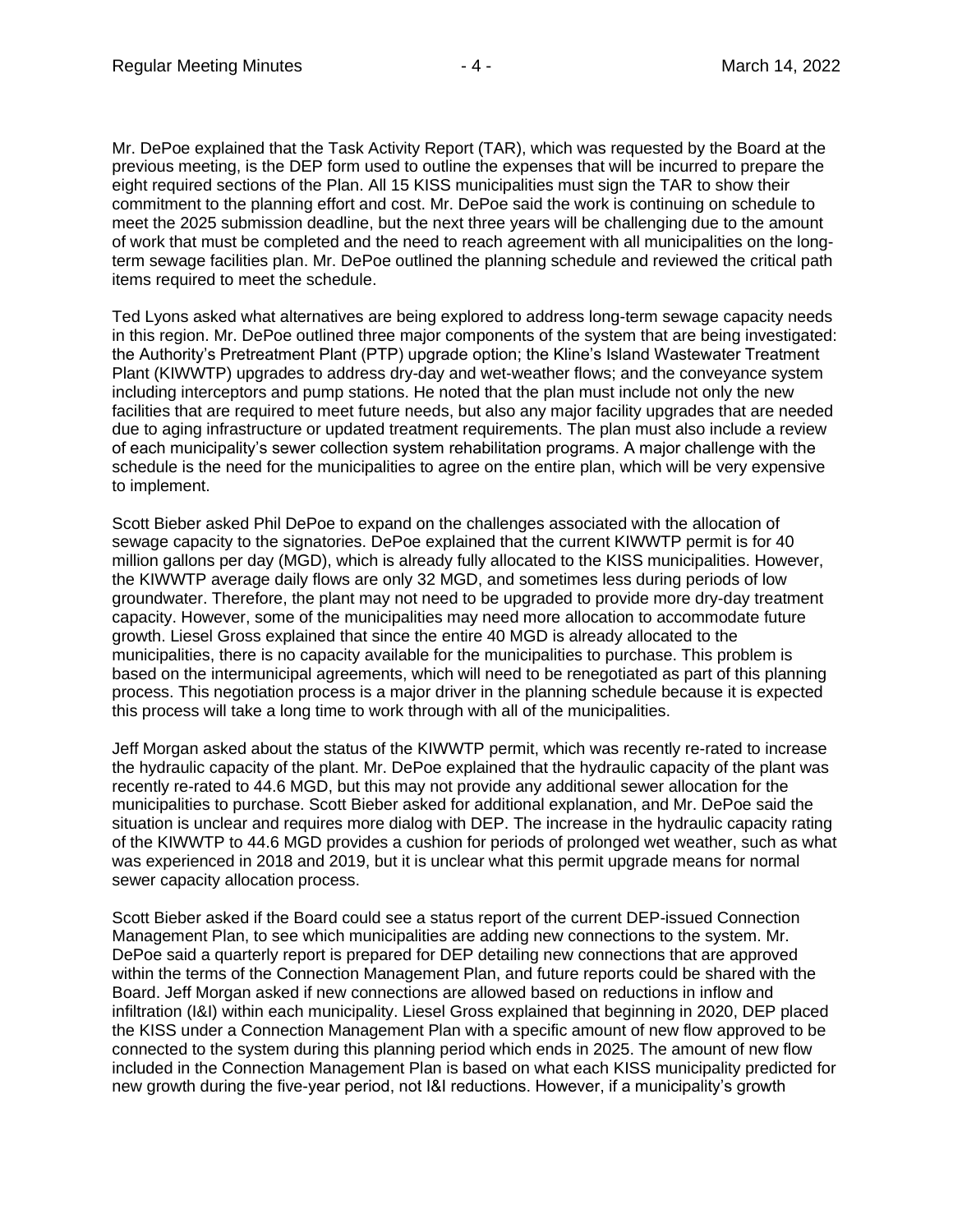exceeds its approved Connection Management Plan before 2025, a request could be made to DEP for additional new connections based on progress on I&I reduction or other flow reductions. If the region continues to make good progress on the planning effort and submits the Act 537 Plan on time, then it is expected new connections will be allowed to continue after 2025 based on implementation of the Plan.

Mr. DePoe reviewed the past and current authorizations of the five consultants: AECOM, ARRO, Arcadis, Jacobs, and Kleinfelder. Amir Famili asked who is ultimately responsible for this project, and who makes the decision on which alternatives will be pursued or discarded from the evaluation. Mr. DePoe explained that he is responsible for moving the work forward, ensuring the consultants are progressing on schedule, and coordinating technical work with the KISS municipalities. Liesel Gross stated that the challenge with this program is that all 15 municipalities ultimately have a say in what is included in the plan, and all municipalities must adopt it by resolution. The Authority is facilitating the work, but the planning costs are shared by the municipalities. Ted Lyons asked if the municipalities are supportive of the process. Ms. Gross said the municipalities are participating in the process and attending a lot of meetings together. However, there are differing opinions on progress on the project to date, with some municipalities becoming impatient with the slower pace of planning. Other municipalities do not feel the planning effort will benefit their community. She commented that bringing all the municipalities together to agree on the final Act 537 Plan and long-term sewage facilities that will be constructed will be the hardest part of the planning effort. Mr. DePoe agreed and stated that the engineering work is the more straightforward aspect of the planning effort.

The Board thanked Mr. DePoe for the presentation and discussion.

#### *Western Lehigh Service Area: 2022 Nighttime Weiring*

Linda Rosenfeld entered the meeting at 1:28 p.m.

Phil DePoe provided some background to the project, describing previous investigations to identify the sources of inflow and infiltration (I&I) into the Western Lehigh Interceptor system and associated municipal sewer collection systems. Past studies have indicated where baseline infiltration and rainfall derived inflow and infiltration (RDII) exist within the system. The Western Lehigh Sewer Partner municipalities and the Authority have completed system rehabilitation over the past decade to address these sources of I&I. An updated RDII analysis was completed recently. Updated I&I source reduction plans must be developed as part of the regional Act 537 planning work. When properly conducted with wet ground conditions that typically occur in the early spring months, nighttime weiring is a highly effective way to locate those neighborhoods most impacted by I&I, so the future system rehabilitation program can be developed. The work will consist of evaluating approximately 240 miles of sanitary sewer pipe located primarily within the Western Lehigh Sewer Partners' sewer collection systems. In addition to the project authorization, Mr. DePoe noted a Budget Amendment was also being requested for approval, as this work was not initially expected to be conducted via the Authority's budget. The work will be facilitated by the Authority, with expenses reimbursed by the municipalities through normal sewer signatory billing procedures.

There was some additional discussion of methods for identifying the sources of I&I including televising the sewer system and micro-metering. Jeff Morgan commented that this is a worthwhile effort, and the nighttime weiring process offers the potential to identify infiltration sources behind the curb as well, such as leaking laterals and sump pumps.

On a motion by Jeff Morgan, seconded by Ted Lyons, the Board approved the Capital Project Authorization in the Suburban Division Western Lehigh Sewer Partners – Nighttime Weiring in the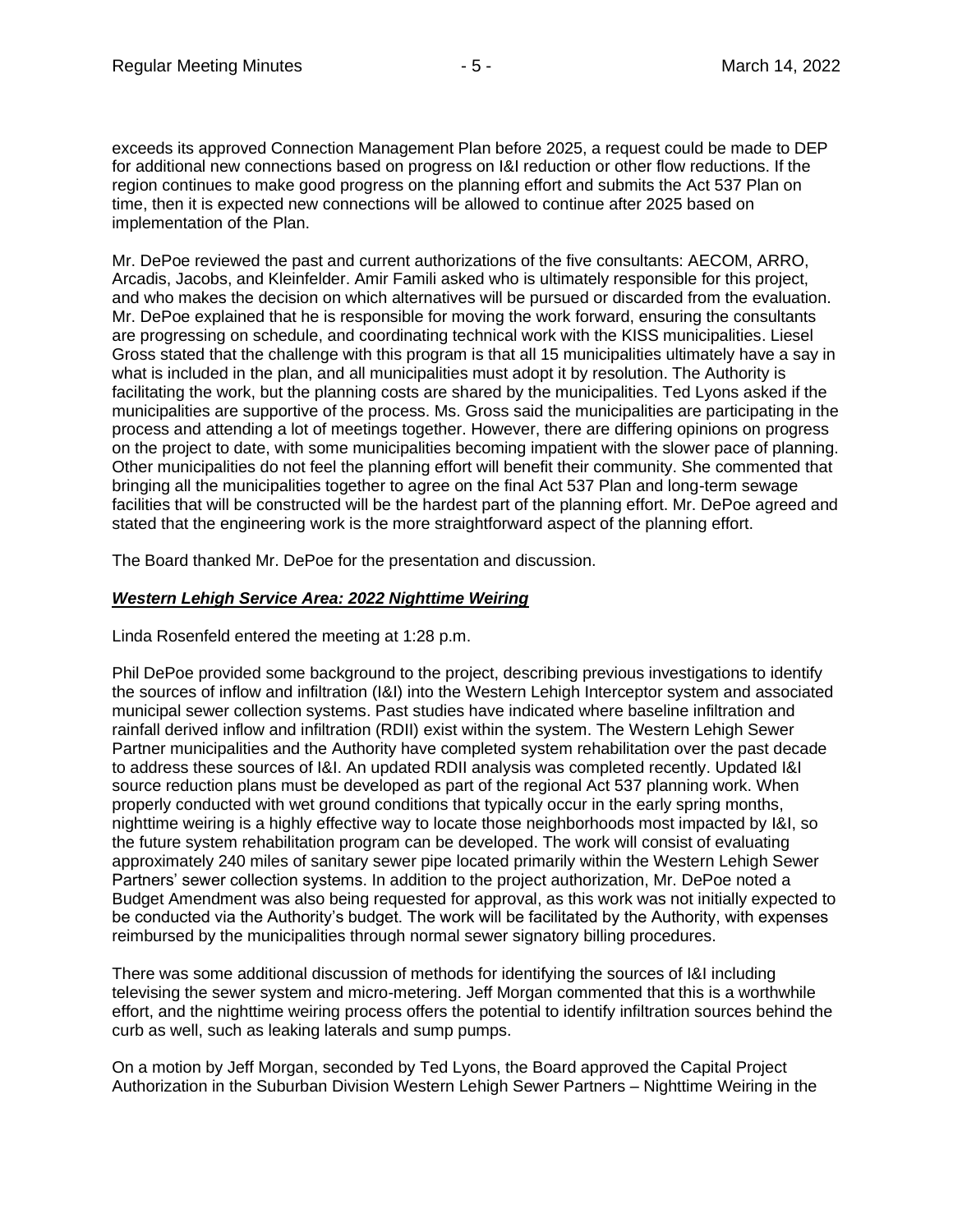A roll call vote was taken with the following votes cast:

Brian Nagle – yes Scott Bieber – yes Richard Bohner – yes Norma Cusick – yes Ted Lyons – yes Kevin Baker – yes Linda Rosenfeld – yes Jeff Morgan – yes Amir Famili – yes

### *Allentown Division - Sanitary Sewer Collection System: I&I Source Reduction Program Plan*

Phil DePoe reviewed the project, which is part of a three-year source reduction plan in the City of Allentown to reduce baseline infiltration. The plan includes heavy cleaning, joint testing and grout sealing, sectional and full-length cured-in-place-pipelining (CIPP). Kleinfelder, the Authority's engineering consultant for this project, has checked references of the low bidder, Vortex Services, LLC and has found their work to be satisfactory.

On a motion by Amir Famili, seconded by Linda Rosenfeld, the Board approved the Capital Project Authorization for the Construction Phase in the amount of \$945,772.00 which includes the Professional Services Authorization to Kleinfelder in the amount of \$162,200.00 and the Construction Contract to Vortex Services, LLC in the amount of \$753,572.00 (9-0).

A roll call vote was taken with the following votes cast:

Brian Nagle – yes Scott Bieber – yes Richard Bohner – yes Norma Cusick – yes Ted Lyons – yes Kevin Baker – yes Linda Rosenfeld – yes Jeff Morgan – yes Amir Famili – yes

### **MONTHLY PROJECT UPDATES / INFORMATION ITEMS**

Liesel Gross reported that there have been additional format changes made to the report that include the notation of staff responsibility for each project, the project phase, and the funding source. She reviewed upcoming agenda items noted in the report. Chairman Nagle thanked the Staff for the updates to the report format, which make it easier to review.

### **STAFF COMMENTS**

None.